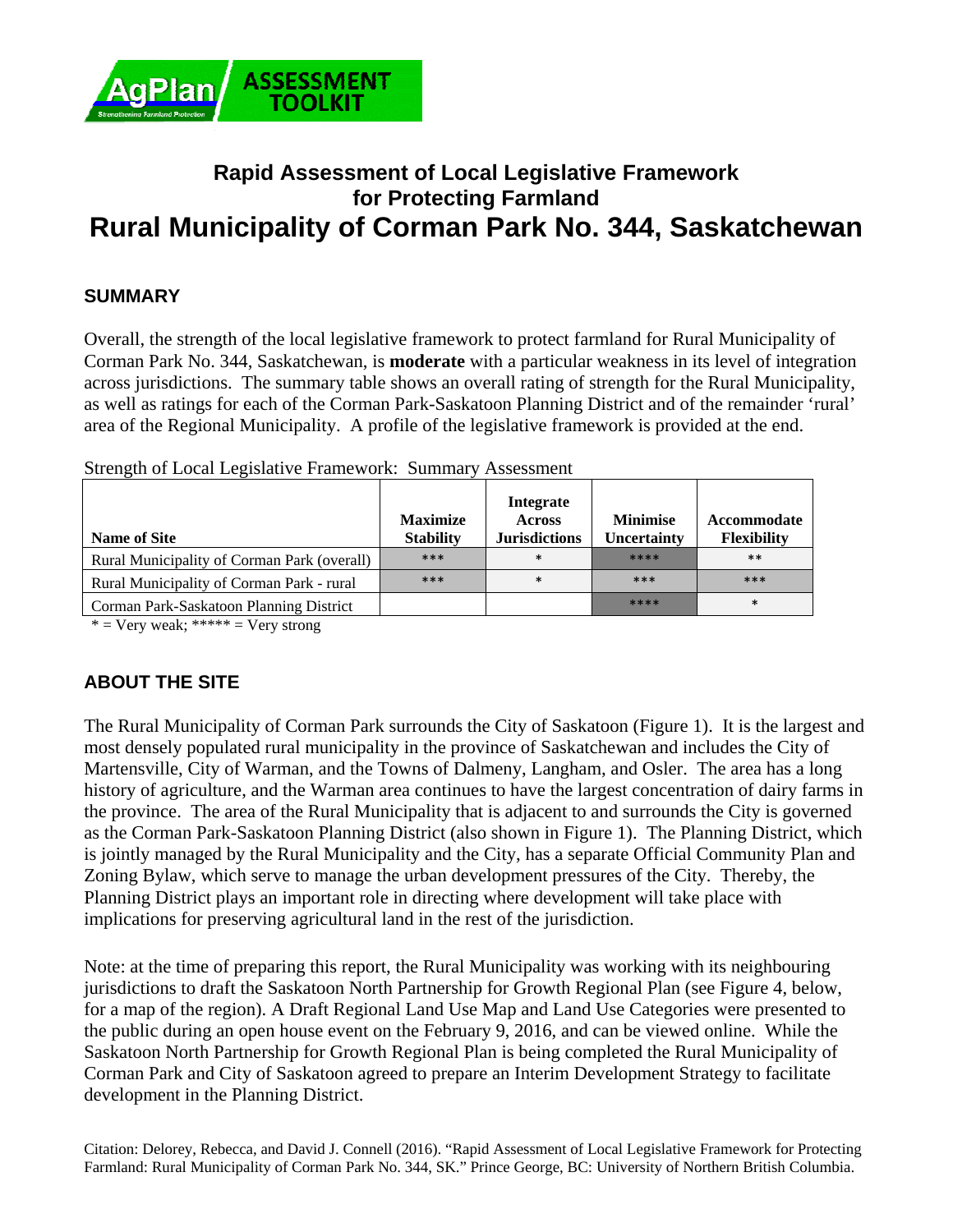

Figure 1. Corman Park-Saskatoon Planning District, Saskatchewan

Source: Rural Municipality of Corman Park website (2016)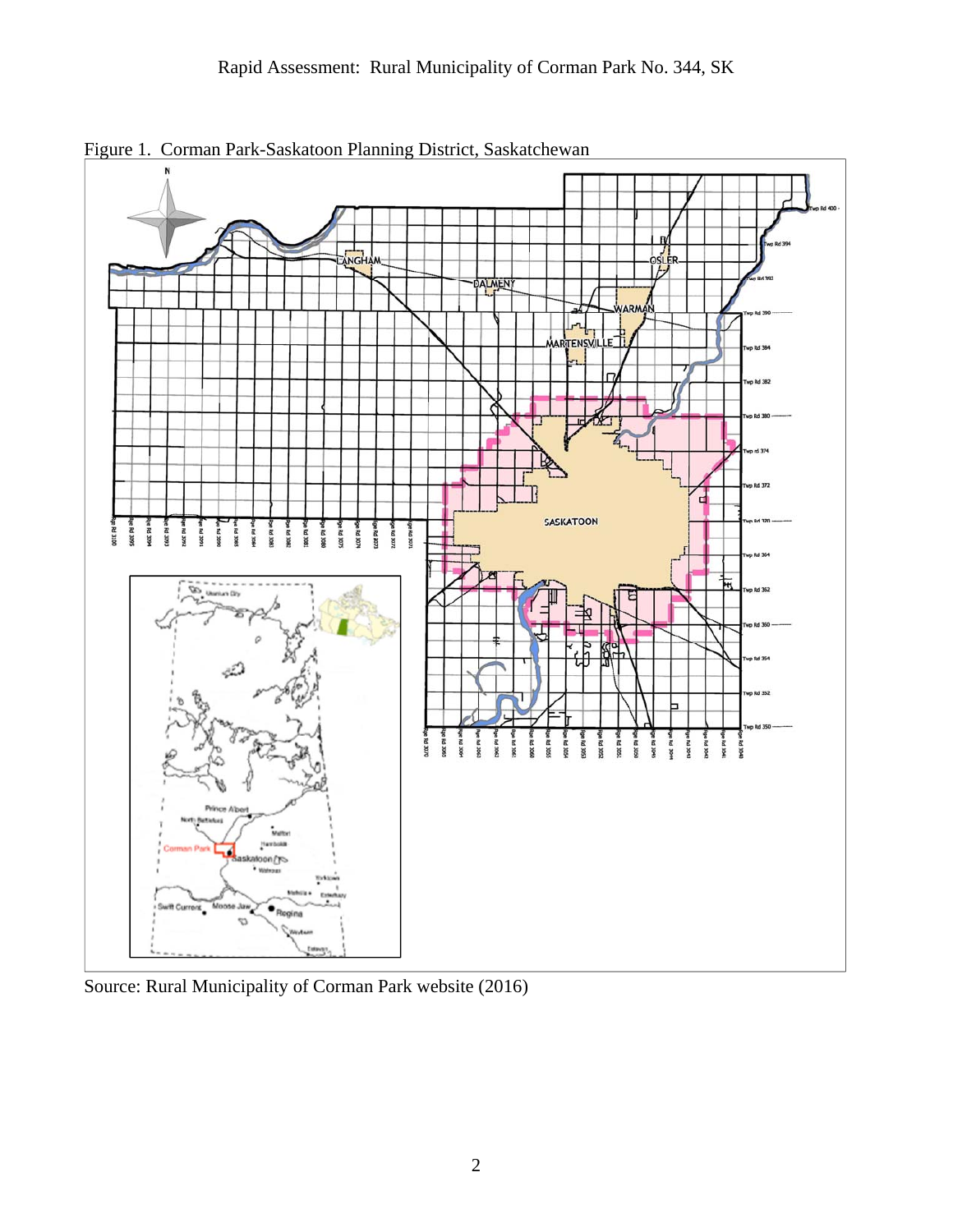



Figure 2. Corman Park-Saskatoon Planning District, District Zoning Map

Source: Rural Municipality of Corman Park, on-line: http://rmcormanpark.ca/DocumentCenter/Home/View/330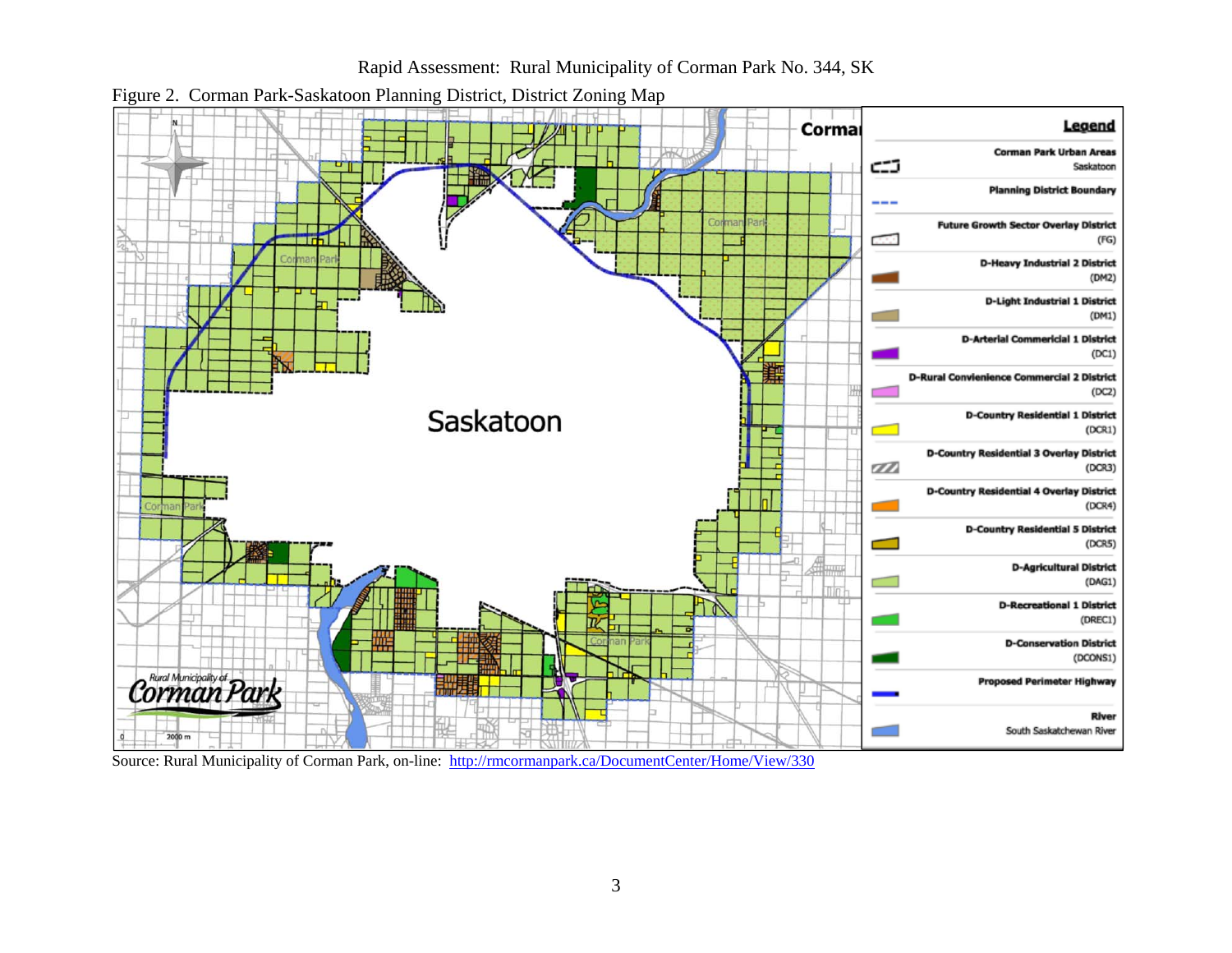

Rapid Assessment: Rural Municipality of Corman Park No. 344, SK

Figure 3. Corman Park – Saskatoon Planning District, Future Land Use Map

Source: Rural Municipality of Corman Park, on-line: http://www.rmcormanpark.ca/DocumentCenter/View/327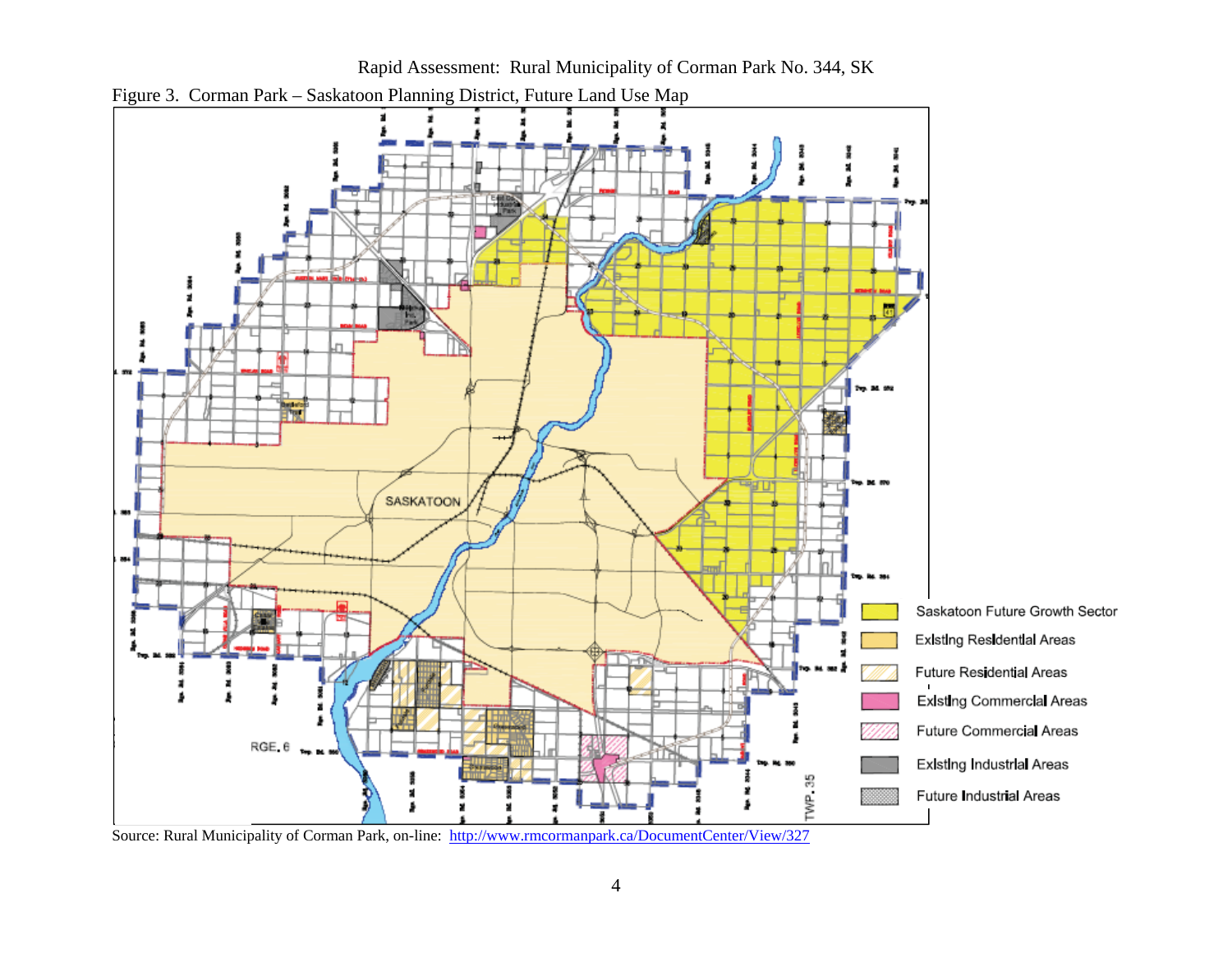Figure 4. Boundaries of regional plan



Saskatoon North Partnership for Growth (2015). Interim Development Strategy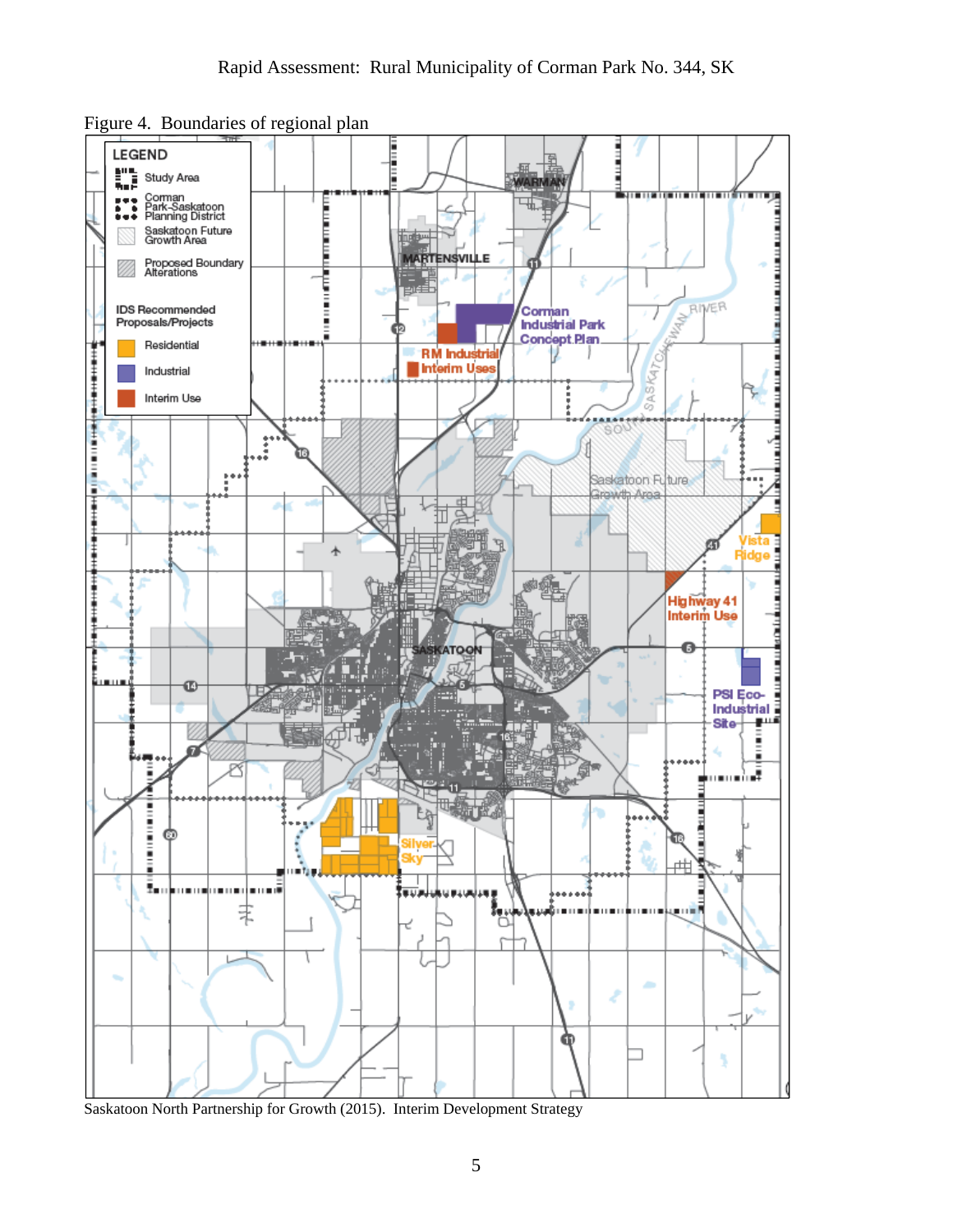# **RESULTS**

### Maximise stability

A stable legislative framework for protecting farmland is one that is not easily changed at the whim of shifting political interests; it is well-entrenched in acts of legislation, policy, and governance structures that are based on clear, concise language, and can hold up to court challenge. A key element of stability is a clear statement of purpose regarding farmland protection among the primary goals and objectives within each enforceable document. Thus, stability is a critical measure of the strength of an agricultural land use planning framework.

 The Rural Municipality of Corman Park's legislative framework is moderate in maximizing stability. On the one hand, the OCP has several objectives and policies related to farmland protection in a section dedicated to agriculture. However, the strong language to protect farmland in the OCP objectives and policies is undermined by the goals of the Plan, which are weak in their language and intent to protect agricultural land. In particular, the goals recognize "the need to provide for an array of land uses", and "to develop land use policies which will enhance and diversify the lifestyle of the residents". Not only do these goals use weak language, they do not protect agricultural land in any way, and being the main goals of the OCP, override the strong objectives and policies in agricultural section of the Plan, as discussed next.

The language used in the objectives is strong, stating that the objectives are "to promote continuation of the farming industry and to ensure that agriculture remains the primary land use in the Municipality", "to conserve agricultural land", and "to minimize the negative impact of non-agricultural land uses on agriculture". Ten policies follow, discouraging the fragmentation of agricultural land and controlling the subdivision of agricultural land to ensure it will create a more viable agricultural unit. Protecting agricultural land also remains a priority in non-agricultural sections of the OCP, with objectives to ensure that other land uses do not infringe upon agricultural land. Commercial development for example, "should not be permitted on lands predominantly identified as prime agricultural lands", and to ensure that country residential "does not conflict with agricultural uses".

 The Zoning Bylaw is consistent with the OCP in that it sets out a strict set of regulations for agriculture with the intent "to encourage the retention of land for agricultural use". This enforceable legislation is also consistent with the OCP in that any changes must be amended by Council and be in keeping with the intent of the OCP.

 The OCP and Zoning Bylaw for the Corman Park—Saskatoon Planning District are focussed almost exclusively on accommodating urban growth in an orderly manner. These statutory documents contribute little to the stability of protecting agricultural land with the whole framework. The general purpose of the Planning District OCP and the place of agriculture within the documents are reflected in the following statement: "This growth includes the expansion of Saskatoon into parts of Corman Park and significant diversification of land use, especially non-agricultural activities, in Corman Park" (s.1.0). This purpose is stated more clearly in section 2, Future Growth Sector Objectives, as follows:

- 1. To achieve cooperative, staged annexation between Saskatoon and Corman Park within designated future growth sectors.
- 2. To accommodate the timely conversion of rural land for urban expansion in areas designated for future growth.
- 3. To identify existing rural land uses as valid interim land uses where the timing of urban development is uncertain.

Thus, agricultural use of lands within the Planning District can be viewed as an interim land use before conversion to accommodate urban expansion.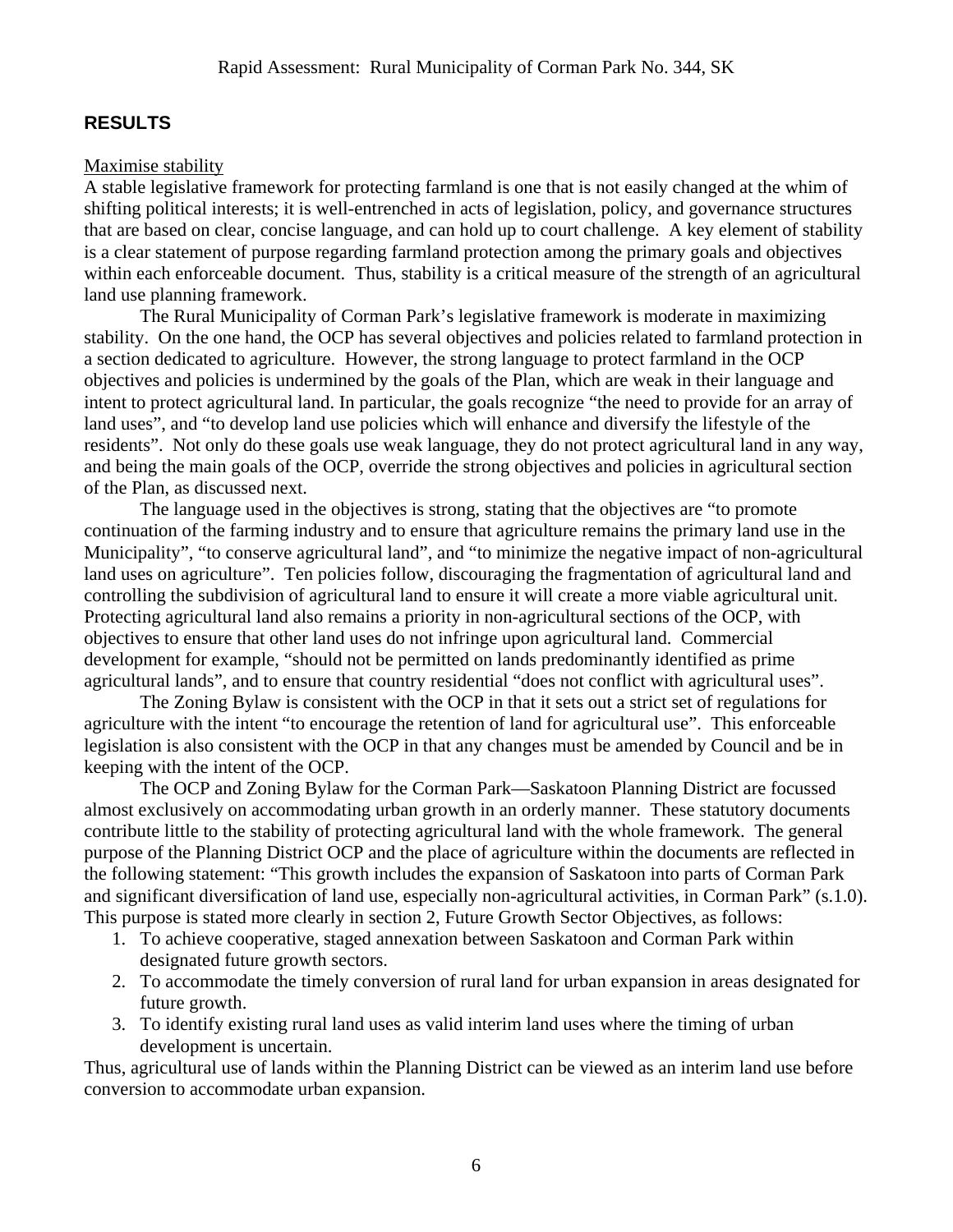#### Integrate public priorities across jurisdictions

Integrating policies and priorities across jurisdictions is a foundation for building cohesion across provincial, regional, and local governments. One can also think of integration as a formal "linkage" that provides consistency among them. In order to successfully integrate policies across jurisdictions there must be sufficient details about the legislative context that guides and constrains local government plans and strategies.

By this measure of integration, we found that the elements of Corman Park's local legislative framework provide a very low level of integration between local and provincial policies and legislation. While each piece of local legislation references *The Planning and Development Act*, they do not reference sections specific to agriculture. Additionally, all local documents fail to reference other important provincial legislation, including *The Farm Security Act*, *Agricultural Operations Act*, and the *Pastures Act*. Overall, along with the lack of reference to The Statement of Provincial Interest Regulations, the strength of integration across jurisdictions is very weak. The Planning District statutory documents provide no integration with provincial interests in protecting agricultural land and farming activities.

#### Minimise uncertainty

The presence of uncertainty, typically introduced via ambiguous language, exceptions or gaps, is a critical measure of the weakness of an agricultural land use planning framework. Thus, in addition to maximising the stability of a legislative framework through enforceable policies, people want to know they can rely on these rules and regulations to be applied consistently under different circumstances.

 Corman Park's legislative framework is effective at minimising uncertainty. Although the Planning District does not protect agricultural land very effectively, it does minimise uncertainty by outlining an area where growth and development will occur. The commitment to accommodating growth is reflected in the section on boundary alteration for the City of Saskatoon (s.5.0), which states, "Boundary alteration shall reflect land use policies that keep better agricultural land in production until needed for efficient urban expansion." The Planning District further defines where growth will take place through the South East Concept Plan, which provides a framework for growth in the area south east of the City. Through these means, the clear message for farmers is that future development will take place on their land.

 Internal consistencies and inconsistencies both minimise uncertainty and contribute to uncertainty. As mentioned in the previous section, the consistent and strong language between the agricultural section in the Corman Park OCP and Zoning Bylaw minimise uncertainty, however, the difference in priority between the goals of the OCP and the agricultural objectives and policies contribute to uncertainty.

The Corman Park OCP also contributes to uncertainty through its lack of detail for future land uses. There is no Future Land Use Map in the OCP to outline agricultural and non-agricultural land uses. The OCP does have a map in Appendix B, which includes a Future Urban Growth Overlay, however it is very general and doesn't include details about specific land uses (Figure 3). The overlay includes the area around the Corman Park-Saskatoon Planning District. On the one hand, the Future Urban Growth Overlay minimises uncertainty by suggesting that growth will be more concentrated in this area, however on the other hand, it creates uncertainty by not being specific in where different land uses will occur. Consisting of a relatively large area of the Rural Municipality, the lack of consistency in the overlay has the potential to impede on a significant amount of agricultural land.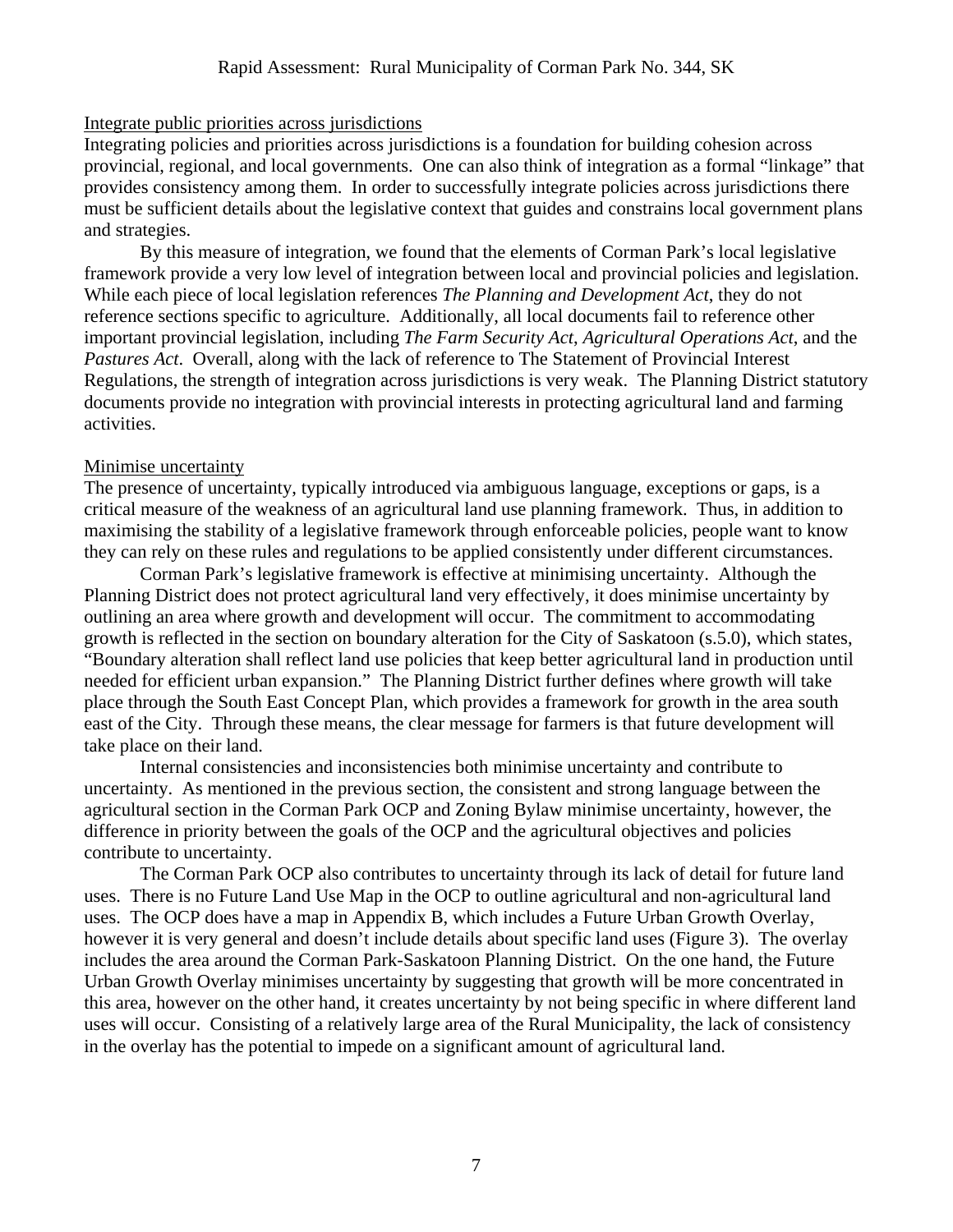#### Accommodate flexibility

Creating an effective legislative framework is an act of balance, without being too stable so that it cannot be changed when needed or too strict so that it cannot be applied in a range of circumstances. Thus, flexibility is necessary in order to moderate the restrictive effects of maximising stability and minimizing uncertainty. The means to accommodate flexibility is typically done through governance mechanisms.

 The Rural Municipality of Corman Park's legislative framework is moderate in accommodating flexibility. The Rural Municipality accommodates flexibility in three main ways. First, there are multiple zoning designations that pertain to agriculture in the Zoning Bylaw: Agricultural District, and Agricultural Residential 1, 2, and 3. The latter three zoning designations accommodate a variety of residential uses while prioritizing agricultural uses. Agricultural Residential 1 and 2 for example intend "to accommodate large scale acreage residential and small scale agricultural uses" and Agricultural Residential 3 intends "to accommodate the agricultural residential development of the historic Mennonite Settlement of Blumenheim while retaining or re-establishing the long lot form of development typical of traditional Mennonite Settlements and retaining the agricultural character of these settlements". This zoning designation simultaneously protects and preserves agricultural land use, while accommodating the local needs of the Mennonite Settlement. Second, The Corman Park-Saskatoon Planning District uses the Planning District mechanism as a means to accommodate the interest of the Rural Municipality and the City of Saskatoon and do planning. Third, despite contributing to uncertainty, the rural-urban fringe area outlined in the Future Urban Growth Overlay in the OCP map considers and accommodates development pressures by outlining a specific area for urban growth.

While these three means of accommodating flexibility are strong, they are undermined by the lack of a governance mechanism for agricultural interests. Without a dedicated Agricultural Committee, flexibility is not accommodated to its full potential. Council becomes the decision-making body for agricultural-related decisions, without input and recommendations from an Agricultural Committee. Council refers to the OCP, which in the case of Corman Park, brings in uncertainty due to the differences between the OCP's goals and the agricultural objectives and policies. Despite the Rural Municipality's efforts to accommodate flexibility, they are less effective given the significant weakness of a lack of agricultural specific governance.